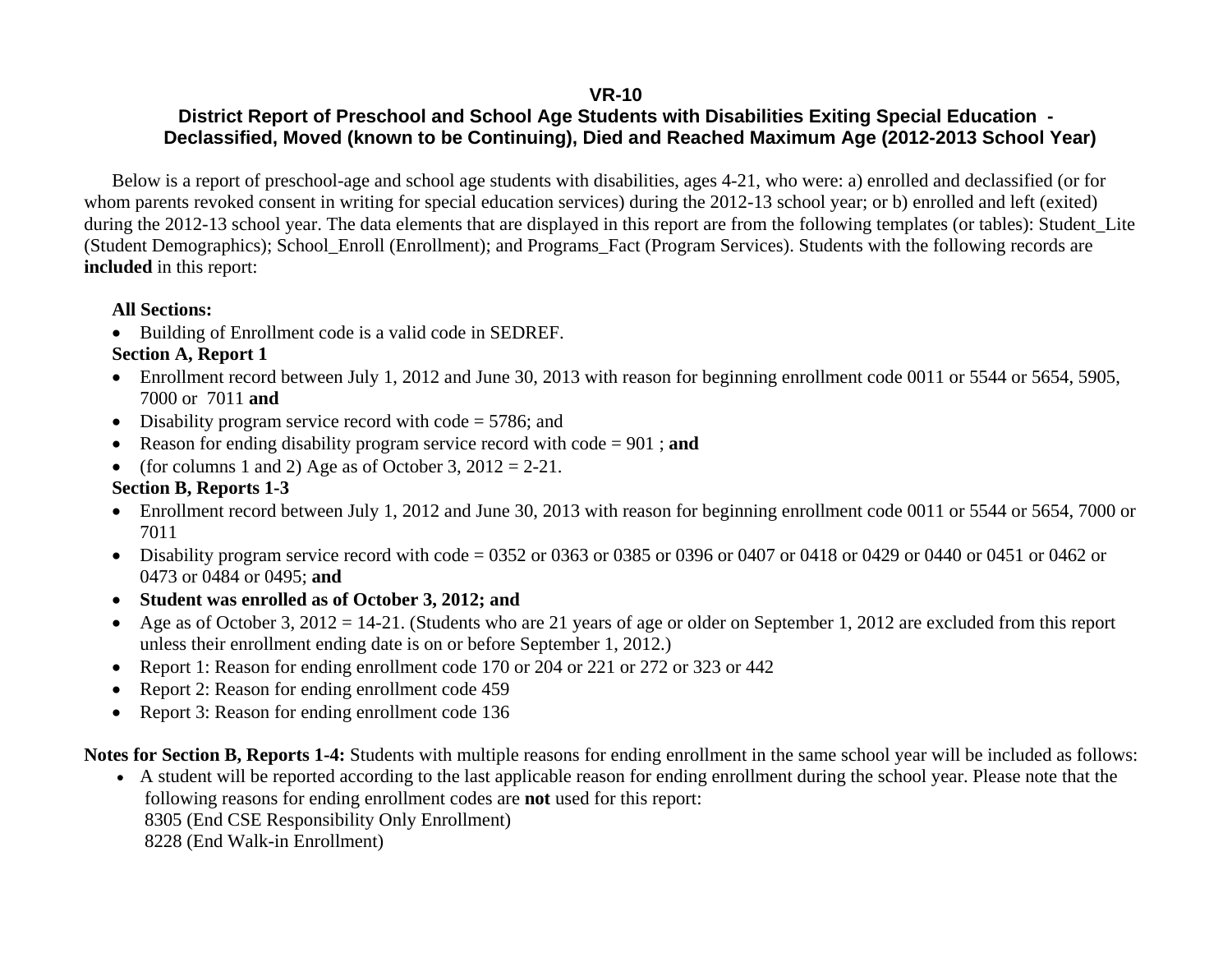629 (Previously earned an IEP diploma)

- 357 (Left school: previously counted as a dropout)
- 289 (Transferred to an approved AHSEP or HSEP program)
- 140 (Preschool special education status determined or determination process stopped for any reason)
- If a student was declassified (or parents revoked consent in writing for special education services) and also has an applicable reason for ending enrollment, the student will be included according to the reason for ending enrollment and **not** also as a declassified student.
- If a student has a reason for ending enrollment, but returns to school in the same school year and has one of the following reasons for ending enrollment codes, the student is deemed to be still enrolled, and therefore is excluded from the report: EOY (End of Year)

782 (Entry into a different grade in the same school building)

5938 (Left a NYC community district under NCLB - a victim of a serious violent incident)

5927 (Left a school under NCLB - a victim of a serious violent incident)

255 (Transferred to home-schooling by parent or guardian)

238 (Transferred to homebound instruction provided by this district)

153 (Transferred to another school in this district or an out-of-district placement)

**The Report of Included Students:** This report includes a listing of students who may be **included** in any section of the VR10 report. These are students that meet the above criteria or any other student with a disability that exited special education during the 2012-13 school year .

**The Report of Excluded Students:** This is a listing of students who are **excluded** from the reports, which are those students that meet some of the above criteria, but not all. School districts should use these lists to verify the accuracy of data submitted for each student. The reports with aggregate numbers provide the results the State will use in all Statewide and district level aggregations, reporting to the USDOE and for other reporting and analysis.

#### **There are no reasonability reports for the VR10**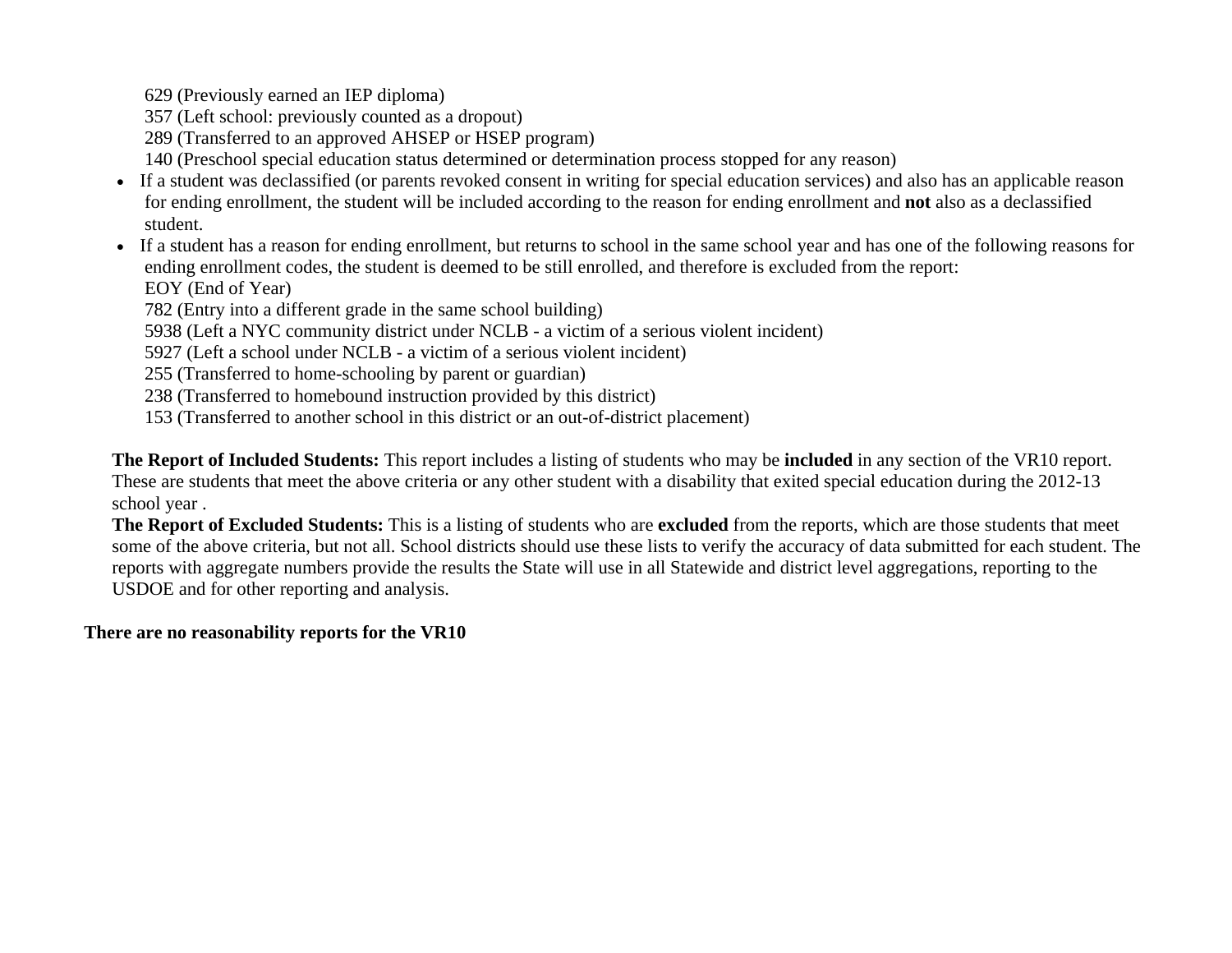# **VR-10 Section A, Report 1: Report of Students with Disabilities Declassified July 1, 2012 to June 30, 2013**

|                         |                                                                              | A                                               | $\bf{B}$                                                                                                                                                                                                                                                                              | $\mathbf C$                                                                           |  |  |
|-------------------------|------------------------------------------------------------------------------|-------------------------------------------------|---------------------------------------------------------------------------------------------------------------------------------------------------------------------------------------------------------------------------------------------------------------------------------------|---------------------------------------------------------------------------------------|--|--|
| Line<br>No.             | <b>Disability Category</b>                                                   | <b>PRESCHOOL</b><br>Declassified* at Age 2 or 3 | PRESCHOOL to SCHOOL-AGE<br><b>TRANSITION Enrolled in General</b><br><b>Education Without a Disability</b><br><b>Classification After Transitioning from</b><br><b>Preschool Special Education to School-</b><br><b>Age Programs or Preschool Child</b><br>Declassified* at Age 4 or 5 | <b>SCHOOL-AGE</b><br><b>Declassified and Returned to General</b><br><b>Education*</b> |  |  |
| $\mathbf{1}$            | <b>Preschool Students with a Disability</b>                                  |                                                 |                                                                                                                                                                                                                                                                                       |                                                                                       |  |  |
| $\boldsymbol{2}$        | <b>Autism</b>                                                                |                                                 |                                                                                                                                                                                                                                                                                       |                                                                                       |  |  |
| $\mathbf{3}$            | <b>Emotional Disturbance</b>                                                 |                                                 |                                                                                                                                                                                                                                                                                       |                                                                                       |  |  |
| $\overline{\mathbf{4}}$ | <b>Learning Disability</b>                                                   |                                                 |                                                                                                                                                                                                                                                                                       |                                                                                       |  |  |
| 5                       | <b>Intellectual Disability</b>                                               |                                                 |                                                                                                                                                                                                                                                                                       |                                                                                       |  |  |
| 6                       | <b>Deafness</b>                                                              |                                                 |                                                                                                                                                                                                                                                                                       |                                                                                       |  |  |
| $\overline{7}$          | <b>Hearing Impairment</b>                                                    |                                                 |                                                                                                                                                                                                                                                                                       |                                                                                       |  |  |
| 8                       | <b>Speech or Language Impairment</b>                                         |                                                 |                                                                                                                                                                                                                                                                                       |                                                                                       |  |  |
| $\boldsymbol{9}$        | <b>Visual Impairment (includes</b><br><b>Blindness</b> )                     |                                                 |                                                                                                                                                                                                                                                                                       |                                                                                       |  |  |
| <b>10</b>               | <b>Orthopedic Impairment</b>                                                 |                                                 |                                                                                                                                                                                                                                                                                       |                                                                                       |  |  |
| 11                      | <b>Other Health Impairment</b>                                               |                                                 |                                                                                                                                                                                                                                                                                       |                                                                                       |  |  |
| 12                      | <b>Multiple Disabilities</b>                                                 |                                                 |                                                                                                                                                                                                                                                                                       |                                                                                       |  |  |
| 13                      | <b>Deaf-Blindness</b>                                                        |                                                 |                                                                                                                                                                                                                                                                                       |                                                                                       |  |  |
| 14                      | <b>Traumatic Brain Injury</b>                                                |                                                 |                                                                                                                                                                                                                                                                                       |                                                                                       |  |  |
| 15                      | <b>School-Age Students with</b><br><b>Disabilities (Total of Lines 2-14)</b> |                                                 |                                                                                                                                                                                                                                                                                       |                                                                                       |  |  |

\*Includes students with disabilities for whom parents revoked consent in writing for special education services.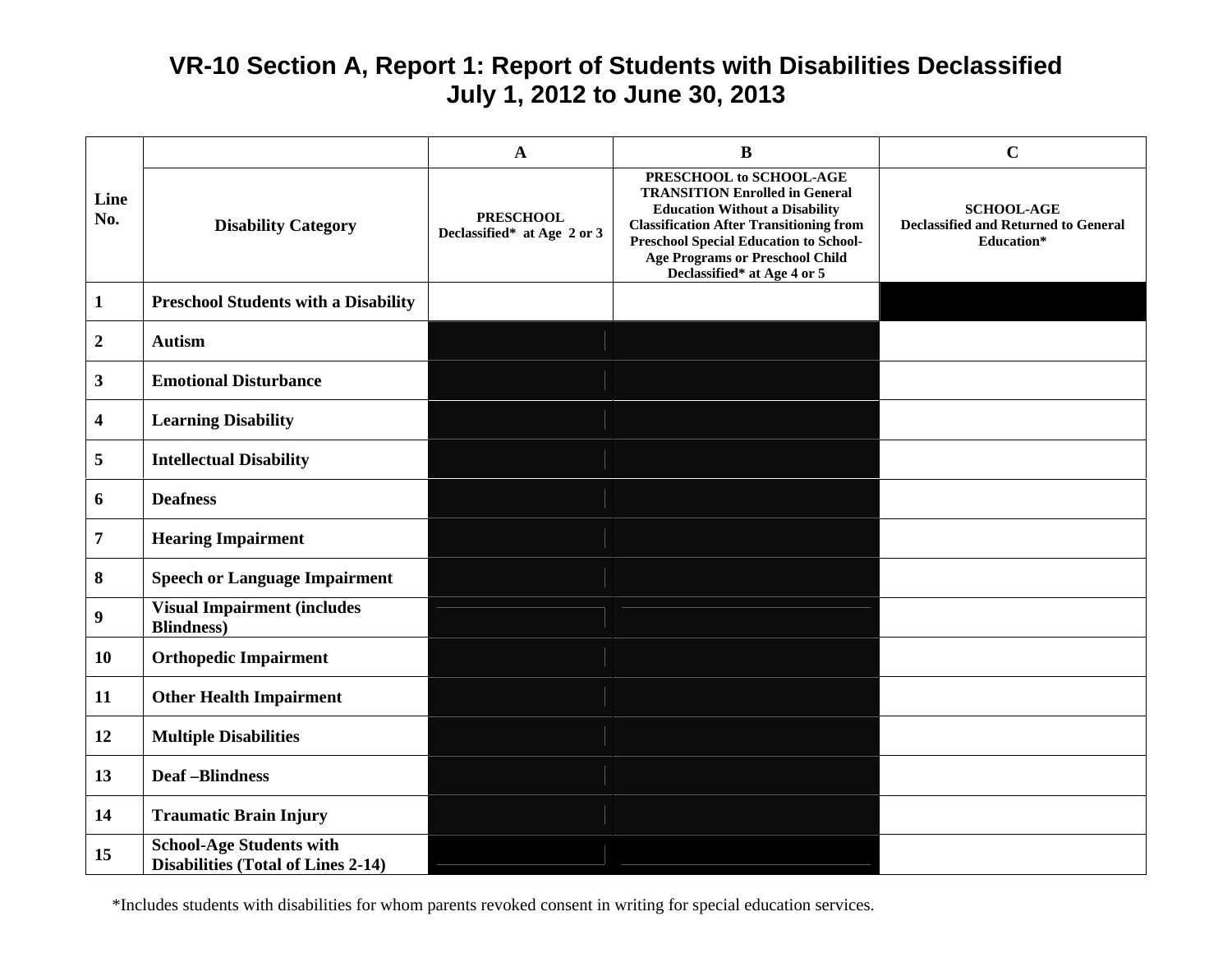|                         |                                                              | $\mathbf{A}$              | B  | $\mathbf c$ | D  | E  | F  | G                       | H  |  |
|-------------------------|--------------------------------------------------------------|---------------------------|----|-------------|----|----|----|-------------------------|----|--|
|                         |                                                              | Age as of October 3, 2012 |    |             |    |    |    | <b>Total</b><br>$(A-H)$ |    |  |
|                         | <b>Disability</b>                                            | 14                        | 15 | 16          | 17 | 18 | 19 | 20                      | 21 |  |
| 1                       | <b>Autism</b>                                                |                           |    |             |    |    |    |                         |    |  |
| $\boldsymbol{2}$        | <b>Emotional Disturbance</b>                                 |                           |    |             |    |    |    |                         |    |  |
| $\mathbf{3}$            | <b>Learning Disability</b>                                   |                           |    |             |    |    |    |                         |    |  |
| $\overline{\mathbf{4}}$ | <b>Intellectual Disability</b>                               |                           |    |             |    |    |    |                         |    |  |
| 5                       | <b>Deafness</b>                                              |                           |    |             |    |    |    |                         |    |  |
| 6                       | <b>Hearing Impairment</b>                                    |                           |    |             |    |    |    |                         |    |  |
| 7                       | <b>Speech or Language Impairment</b>                         |                           |    |             |    |    |    |                         |    |  |
| 8                       | <b>Visual Impairment (includes</b><br><b>Blindness)</b>      |                           |    |             |    |    |    |                         |    |  |
| 9                       | <b>Orthopedic Impairment</b>                                 |                           |    |             |    |    |    |                         |    |  |
| 10                      | <b>Other Health Impairment</b>                               |                           |    |             |    |    |    |                         |    |  |
| 11                      | <b>Multiple Disabilities</b>                                 |                           |    |             |    |    |    |                         |    |  |
| 12                      | <b>Deaf-Blindness</b>                                        |                           |    |             |    |    |    |                         |    |  |
| 13                      | <b>Traumatic Brain Injury</b>                                |                           |    |             |    |    |    |                         |    |  |
| 14                      | <b>Total</b> Known to be Continuing $\overline{\phantom{a}}$ |                           |    |             |    |    |    |                         |    |  |

## **Section B, Table 1 Report of Students with Disabilities** Moved, Known to be Continuing (Ages 14-21\*)

\*Must also have reason for beginning enrollment code 0011 or 5544 or 5654, 7000 or 7011 and enrolled in the district on BEDS Day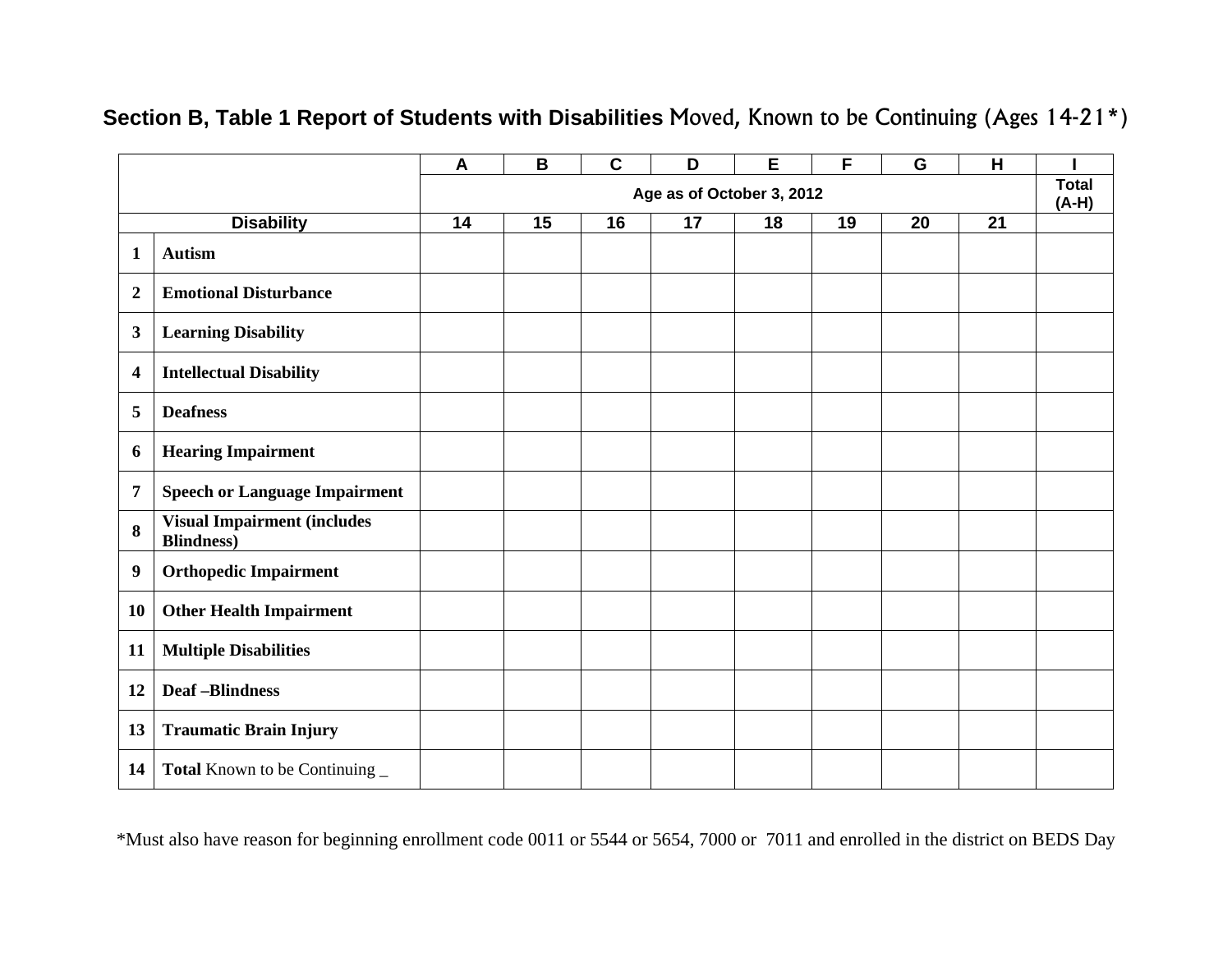|                         | 500110112, 1001021100                                    | $\mathsf{A}$              | B  | $\mathbf C$ | $\frac{1}{2}$<br>D | E  | $\overline{F}$ | G  | $\overline{\phantom{a}}$<br>H |  |
|-------------------------|----------------------------------------------------------|---------------------------|----|-------------|--------------------|----|----------------|----|-------------------------------|--|
|                         |                                                          | Age as of October 3, 2012 |    |             |                    |    |                |    | <b>Total</b><br>$(A-H)$       |  |
|                         | $\mathbf{s}$                                             | 14                        | 15 | 16          | 17                 | 18 | 19             | 20 | 21                            |  |
| 1                       | <b>Autism</b>                                            |                           |    |             |                    |    |                |    |                               |  |
| $\overline{2}$          | <b>Emotional Disturbance</b>                             |                           |    |             |                    |    |                |    |                               |  |
| $\mathbf{3}$            | <b>Learning Disability</b>                               |                           |    |             |                    |    |                |    |                               |  |
| $\overline{\mathbf{4}}$ | <b>Intellectual Disability</b>                           |                           |    |             |                    |    |                |    |                               |  |
| 5                       | <b>Deafness</b>                                          |                           |    |             |                    |    |                |    |                               |  |
| 6                       | <b>Hearing Impairment</b>                                |                           |    |             |                    |    |                |    |                               |  |
| 7                       | <b>Speech or Language Impairment</b>                     |                           |    |             |                    |    |                |    |                               |  |
| 8                       | <b>Visual Impairment (includes</b><br><b>Blindness</b> ) |                           |    |             |                    |    |                |    |                               |  |
| 9                       | <b>Orthopedic Impairment</b>                             |                           |    |             |                    |    |                |    |                               |  |
| 10                      | <b>Other Health Impairment</b>                           |                           |    |             |                    |    |                |    |                               |  |
| 11                      | <b>Multiple Disabilities</b>                             |                           |    |             |                    |    |                |    |                               |  |
| 12                      | <b>Deaf-Blindness</b>                                    |                           |    |             |                    |    |                |    |                               |  |
| 13                      | <b>Traumatic Brain Injury</b>                            |                           |    |             |                    |    |                |    |                               |  |
| 14                      | <b>Total</b>                                             |                           |    |             |                    |    |                |    |                               |  |

### **Section B, Table 2 Report of Students with Disabilities** Who Died (Ages 14-21\*)

\*Must also have reason for beginning enrollment code 0011 or 5544 or 5654, 7000 or 7011 and enrolled in the district on BEDS Day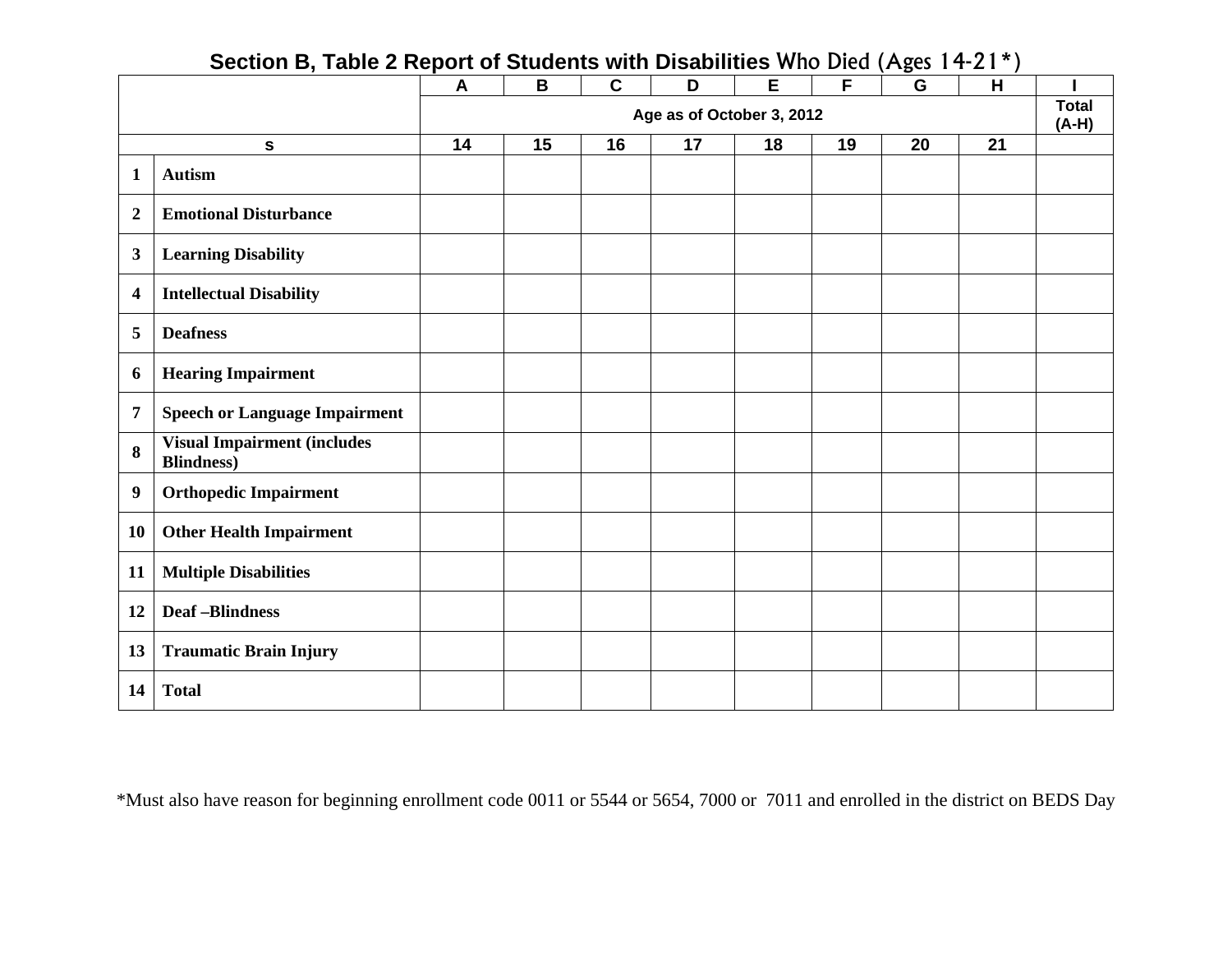|                         |                                               | A                            | B  | C           |
|-------------------------|-----------------------------------------------|------------------------------|----|-------------|
|                         |                                               | Age as of October 3,<br>2012 |    | Total (A+B) |
| <b>Disability</b>       |                                               | 20                           | 21 |             |
| $\mathbf{1}$            | <b>Autism</b>                                 |                              |    |             |
| $\boldsymbol{2}$        | <b>Emotional Disturbance</b>                  |                              |    |             |
| 3                       | <b>Learning Disability</b>                    |                              |    |             |
| $\overline{\mathbf{4}}$ | <b>Intellectual Disability</b>                |                              |    |             |
| 5                       | <b>Deafness</b>                               |                              |    |             |
| 6                       | <b>Hearing Impairment</b>                     |                              |    |             |
| 7                       | <b>Speech or Language Impairment</b>          |                              |    |             |
| 8                       | <b>Visual Impairment (includes Blindness)</b> |                              |    |             |
| $\boldsymbol{9}$        | <b>Orthopedic Impairment</b>                  |                              |    |             |
| 10                      | <b>Other Health Impairment</b>                |                              |    |             |
| 11                      | <b>Multiple Disabilities</b>                  |                              |    |             |
| 12                      | <b>Deaf-Blindness</b>                         |                              |    |             |
| 13                      | <b>Traumatic Brain Injury</b>                 |                              |    |             |
| 14                      | <b>Total</b>                                  |                              |    |             |

## **Section B, Table 3 Report of Students with Disabilities Reached Maximum Age\***

\*Must also have reason for beginning enrollment code 0011 or 5544 or 5654, 7000 or 7011 and enrolled in the district on BEDS Day